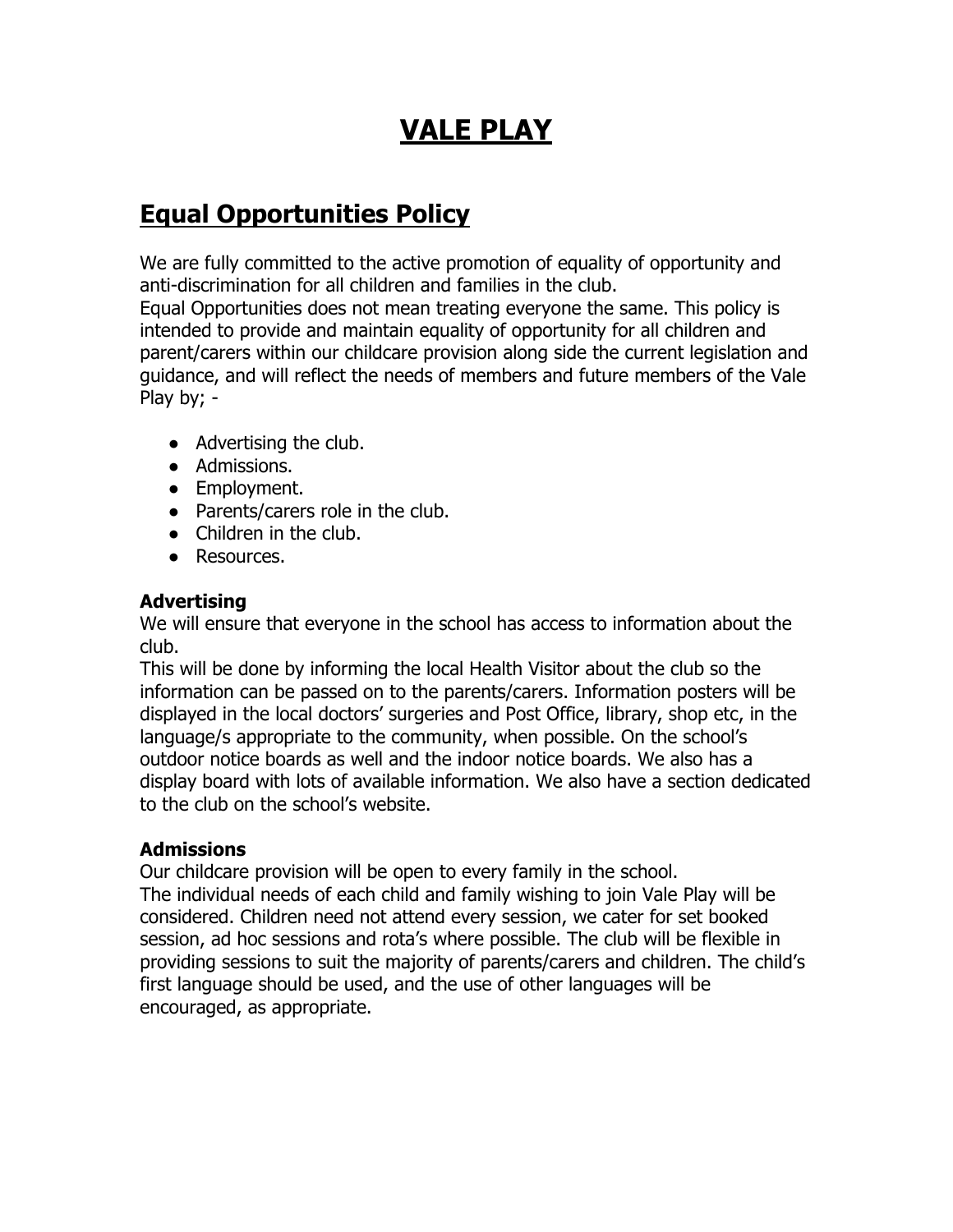#### **Employment**

We will appoint the best person for the job. Commitment to understanding and implementing the Equal Opportunity policy will form part of the job description for all workers (and volunteers).

Advertisements will be in the language/s appropriate to the community, when possible. Advertisements will be placed externally on job websites, and internally on the notice board.

The existence of an Equal Opportunity Policy will be highlighted. It will be ensured, at interview, that the candidate agrees with the policy and will do their best to uphold it, by treating every child and parent/carer as individuals. Only questions relevant to the job will be asked. Each candidate will be asked, broadly, the same questions. A welcome and professional approach to interviews will be ensured.

All applicants will have copies of any relevant information.

Each candidate will be treated as an individual in compliance with current employment legislation.

#### **Parents' Role**

We will encourage the involvement of parents/carers by making them welcome and by respecting the different families, their language and culture and by encouraging them to contribute in whatever way they can.

We will ensure all families have an equal opportunity involved in the running of the setting.The time and place of meetings will be considered to suit the members involved. Any information written or spoken, will be clearly communicated as appropriate. All parents/carers and staff will be encouraged to understand the effects of stereotyping and discrimination, and any discrimination remarks will be challenged.

### **Children in the Club**

Vale Play will ensure that all children are respected and the individuality and potential recognised, valued and nurtured. The needs of children in the community will be provided for, with special needs wherever possible. The children will be given the opportunity to learn and respect cultures, languages and celebrations other than their own. Children growing up in all white areas need the opportunity to see they are part of a multi-racial society. The children will be offered activities to give them the opportunity to explore, acknowledge and value similarities and differences between themselves and others. Children with additional needs will be included. Any discriminatory remarks or behaviour will be challenged and children encouraged to understand the effect of any such remarks or behaviour.

Vale Play will take into account a child's religion and culture and any associated needs.